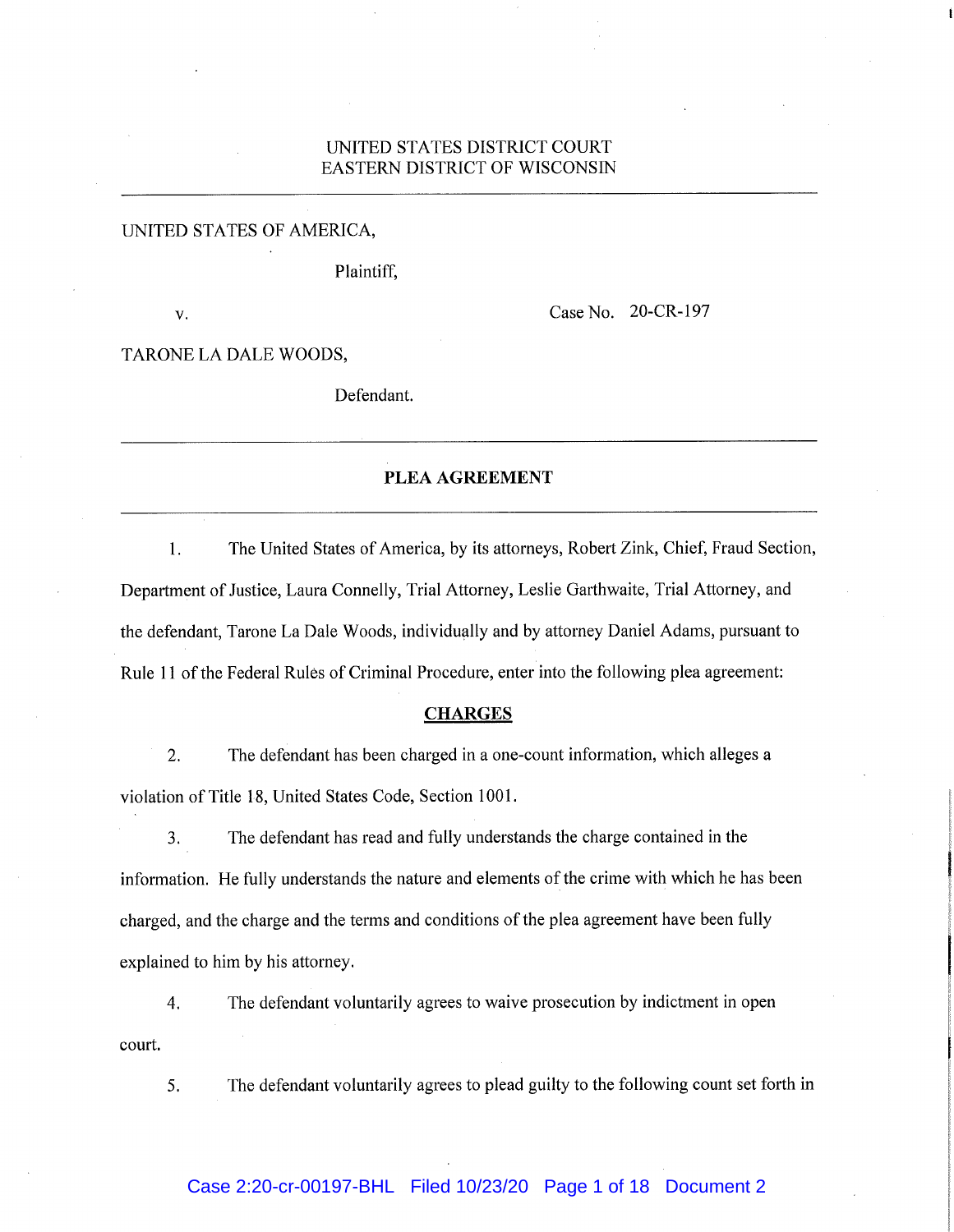full in the information, attached hereto as Attachment A.

6. The defendant acknowledges, understands, and agrees that he is, in fact, guilty of the offense described in Attachment A. The parties acknowledge and understand that if this case were to proceed to trial, the government would be able to prove the facts in Attachment B beyond a reasonable doubt. The defendant admits that these facts are true and correct, and establish his guilt beyond a reasonable doubt.

This information is provided for the purpose of setting forth a factual basis for the plea of guilty. It is not a full recitation of the defendant's knowledge of, or participation in this offense.

#### PENALTIES

7. The parties understand and agree that the offense to which the defendant will enter a plea of guilty carries the following maximum term of imprisonment and fine: five (5) years and \$250,000. The count also carries a mandatory special assessment of \$100 and a maximum of three (3) years of supervised release. The parties further recognize that a restitution order may be entered by the court. The parties' acknowledgments, understandings, and agreements with regard to restitution are set forth in paragraphs 29 and 30 of this agreement.

8. The defendant acknowledges, understands, and agrees that he has discussed the relevant statutes as well as the applicable sentencing guidelines with his attorney.

### **ELEMENTS**

9. The parties understand and agree that in order to sustain the charge of false statements as set forth in the information, the government must prove each of the following propositions beyond a reasonable doubt:

First, that the defendant made a materially false, fictitious, or fraudulent statement or representation, or made any false writing or document knowing that it contained any materially false, fictitious, or fraudulent statement;

Second, that the defendant did so in any matter within the jurisdiction of the executive branch of the government of the United States; and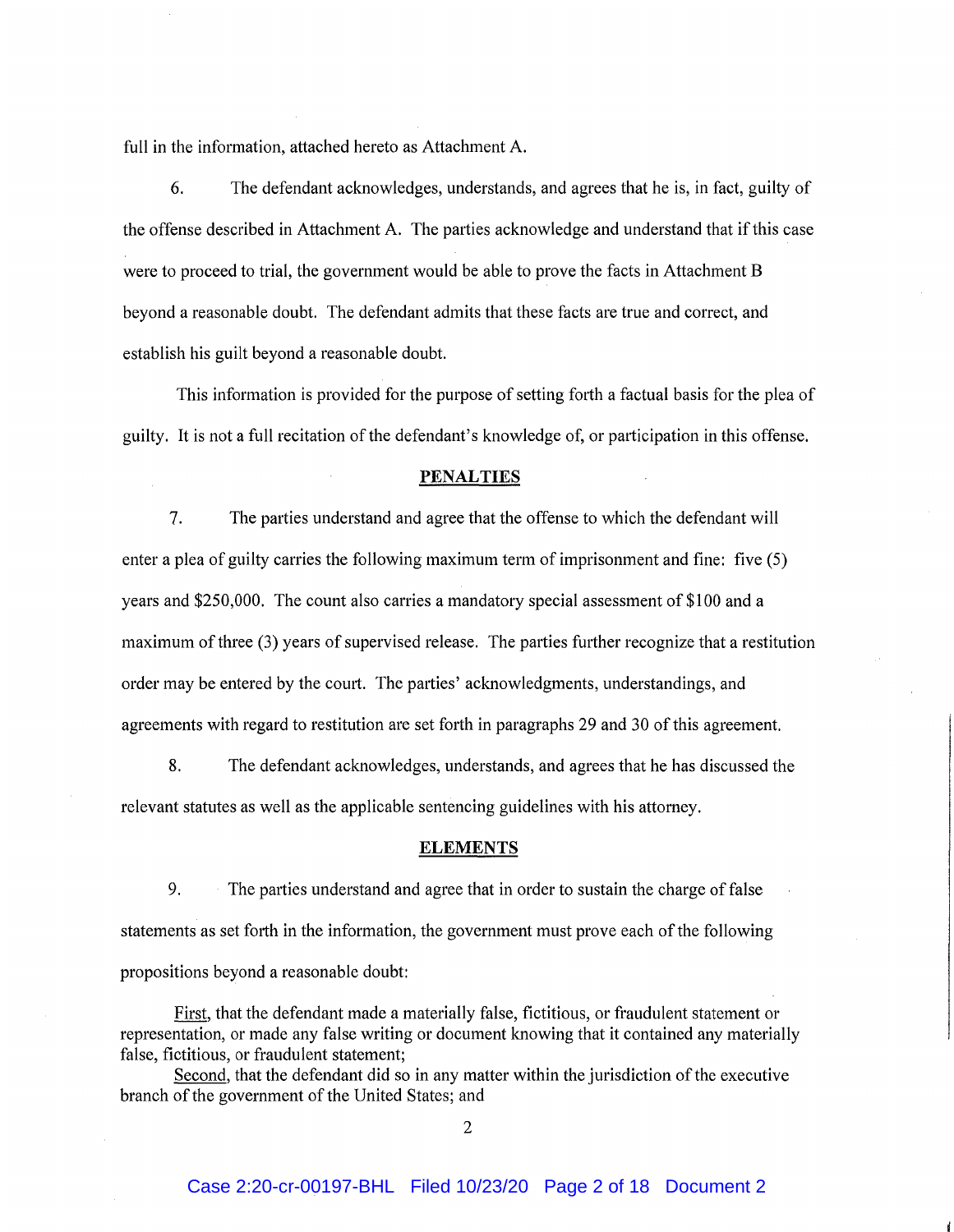Third, that the defendant did so knowingly and willfully.

### **SENTENCING PROVISIONS**

10. The parties agree to waive the time limits in Fed. R. Crim. P. 32 relating to the presentence report, including that the presentence report be disclosed not less than 35 days before the sentencing hearing, in favor of a schedule for disclosure, and the filing of any objections, to be established by the court at the change of plea hearing.

11. The parties acknowledge, understand, and agree that any sentence imposed by the court will be pursuant to the Sentencing Reform Act, and that the court will give due regard to the Sentencing Guidelines when sentencing the defendant.

12. The parties acknowledge and agree that they have discussed all of the sentencing guidelines provisions which they believe to be applicable to the offense set forth Attachment A. The defendant acknowledges and agrees that his attorney in turn has discussed the applicable sentencing guidelines provisions with him to the defendant's satisfaction.

13. The parties acknowledge and understand that prior to sentencing the United States Probation Office will conduct its own investigation of the defendant's criminal history. The parties further acknowledge and understand that, at the time the defendant enters a guilty plea, the parties may not have full and complete information regarding the defendant's criminal history. The parties acknowledge, understand, and agree that the defendant may not move to withdraw the guilty plea solely as a result of the sentencing court's determination of the defendant's criminal history.

### **Sentencing Guidelines Calculations**

14. The defendant acknowledges and understands that the sentencing guidelines recommendations contained in this agreement do not create any right to be sentenced within any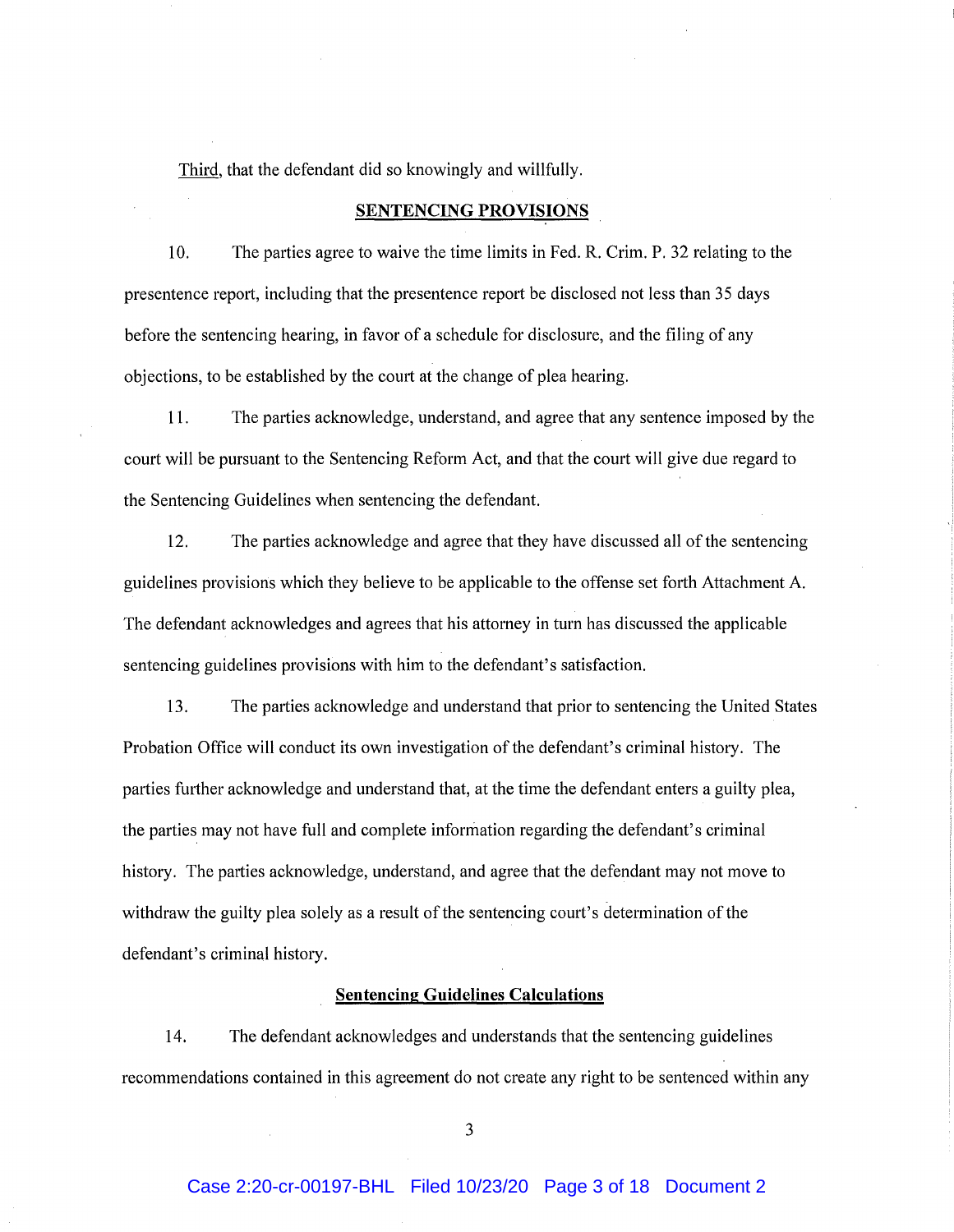particular sentence range, and that the court may impose a reasonable sentence above or below the guideline range. The parties further understand and agree that if the defendant has provided false, incomplete, or inaccurate information that affects the calculations, the government is not bound to make the recommendations contained in this agreement.

### **Relevant Conduct**

15. The parties acknowledge, understand, and agree that pursuant to Sentencing Guidelines Manual § 1B1.3, the sentencing judge may consider relevant conduct in calculating the sentencing guidelines range, even if the relevant conduct is not the subject of the offense to which the defendant is pleading guilty.

### **Base Offense Level**

16. The parties agree to recommend to the sentencing court that the applicable base offense level for the offense charged in the information is six (6) under Sentencing Guidelines Manual § 2B1.1(a)(2).

### **Specific Offense Characteristics**

17. The parties further agree that a 10-level increase for a loss exceeding \$150,000 under Sentencing Guidelines Manual  $\S 2B1.1(b)(1)(F)$  is applicable to the offense level for the offense charged in the information.

18. The parties further agree that a 2-level increase for an offense involving sophisticated means under Sentencing Guidelines Manual  $\S 2B1.1(b)(10)$  is applicable to the offense level for the offense charged in the information.

# **Role in the Offense**

19. Pursuant to Sentencing Guidelines Manual § 3B1.2, the parties acknowledge and understand that the defendant will recommend to the sentencing court that a decrease for mitigating role is applicable to the offense level for the offense charged in the information. The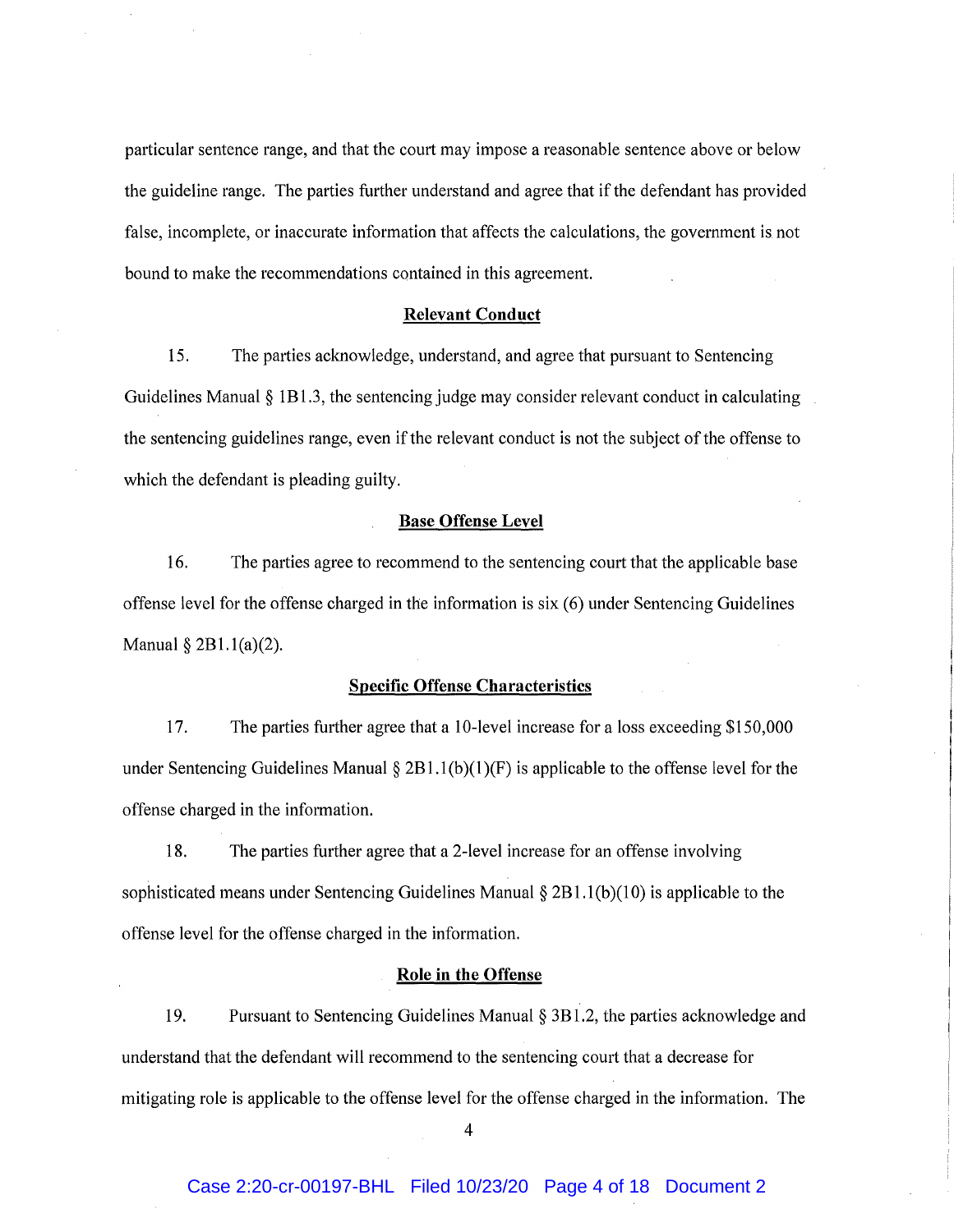parties acknowledge and understand that the government may not join in this recommendation; however, the government will advise the sentencing court with regard to any facts or law relevant to this adjustment.

### Acceptance of Responsibility

20. The government agrees to recommend a two-level decrease for acceptance of responsibility as authorized by Sentencing Guidelines Manual § 3E1.1(a), but only if the defendant exhibits conduct consistent with the acceptance of responsibility. In addition, if the court determines at the time of sentencing that the defendant is entitled to the two-level reduction under  $\S 3E1.1(a)$ , the government agrees to make a motion recommending an additional onelevel decrease as authorized by Sentencing Guidelines Manual § 3E1.1(b) because the defendant timely notified authorities of his intention to enter a plea of guilty.

### Sentencing Recommendations

21. Both parties reserve the right to provide the district court and the probation office with any and all information which might be pertinent to the sentencing process, including but not limited to any and all conduct related to the offense as well as any and all matters which might constitute aggravating or mitigating sentencing factors.

22. Both parties reserve the right to make any recommendation regarding any other matters not specifically addressed by this agreement.

23. The government agrees to recommend a sentence within the applicable sentencing guideline range, as determined by the court.

# Court's Determinations at Sentencing

24. The parties acknowledge, understand, and agree that neither the sentencing court nor the United States Probation Office is a party to or bound by this agreement. The United States Probation Office will make its own recommendations to the sentencing court. The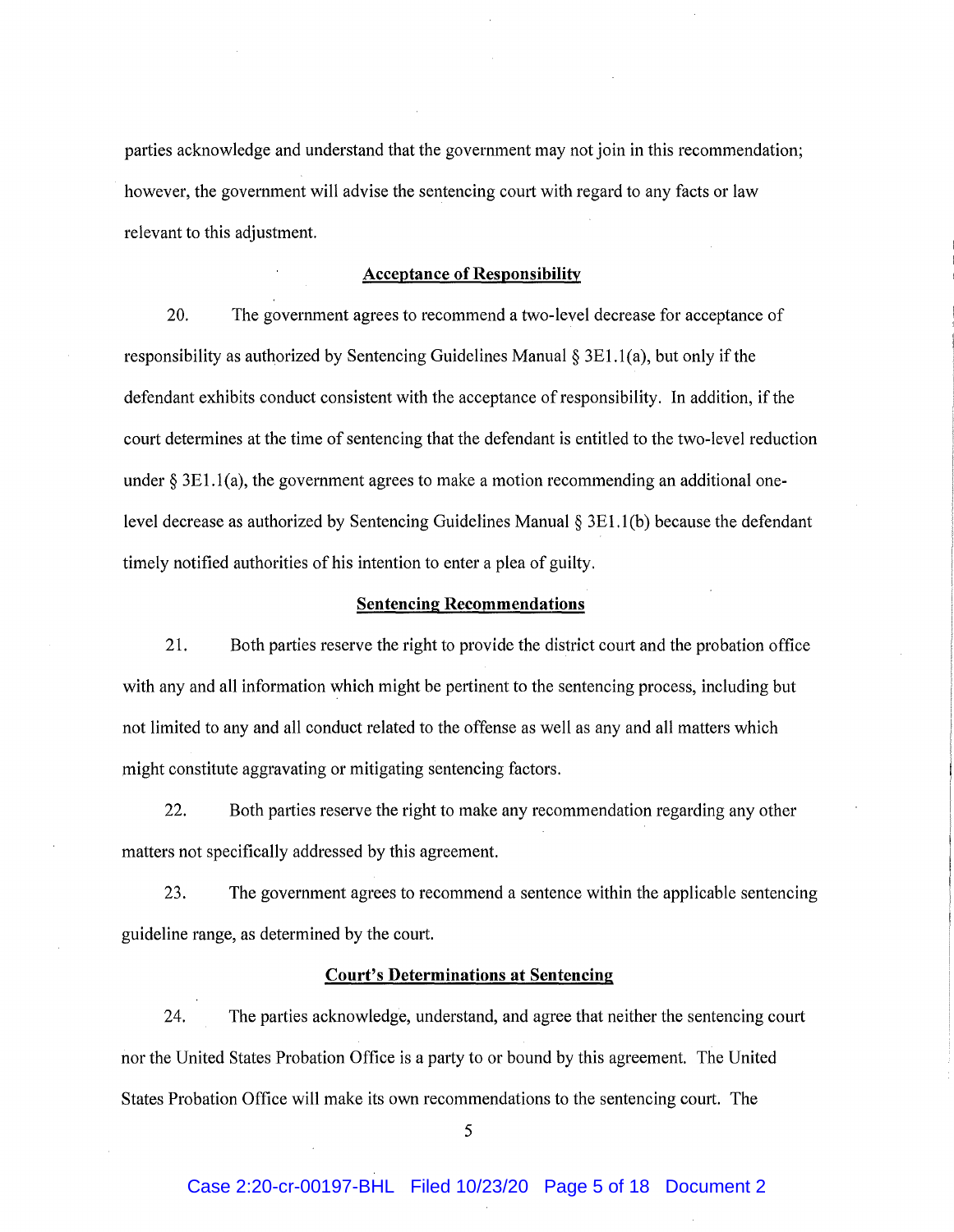sentencing court will make its own determinations regarding any and all issues relating to the imposition of sentence and may impose any sentence authorized by law up to the maximum penalties set forth in paragraph 7 above. The parties further understand that the sentencing court will be guided by the sentencing guidelines but will not be bound by the sentencing guidelines and may impose a reasonable sentence above or below the calculated guideline range.

25. The parties acknowledge, understand, and agree that the defendant may not move to withdraw the guilty plea solely as a result of the sentence imposed by the court.

### FINANCIAL MATTERS

26. The defendant acknowledges and understands that any and all financial obligations imposed by the sentencing court are due and payable in full upon entry of the judgment of conviction. The defendant further understands that any payment schedule imposed by the sentencing court shall be the minimum the defendant is expected to pay and that the government's collection of any and all court imposed financial obligations is not limited to the payment schedule. The defendant agrees not to request any delay or stay in payment of any and all financial obligations. If the defendant is incarcerated, the defendant agrees to participate in the Bureau of Prisons' Inmate Financial Responsibility Program, regardless of whether the court specifically directs participation or imposes a schedule of payments.

27. The defendant agrees to provide to the Financial Litigation Unit (FLU) of the United States Attorney's Office, at least 45 days before sentencing, and also upon request of the FLU during any period of probation or supervised release imposed by the court, a complete and sworn financial statement on a form provided by FLU and any documentation required by the form. The defendant further agrees, upon request of FLU whether made before or after sentencing, to promptly: cooperate in the identification of assets in which the defendant has an interest and cooperate in the liquidation of any such assets.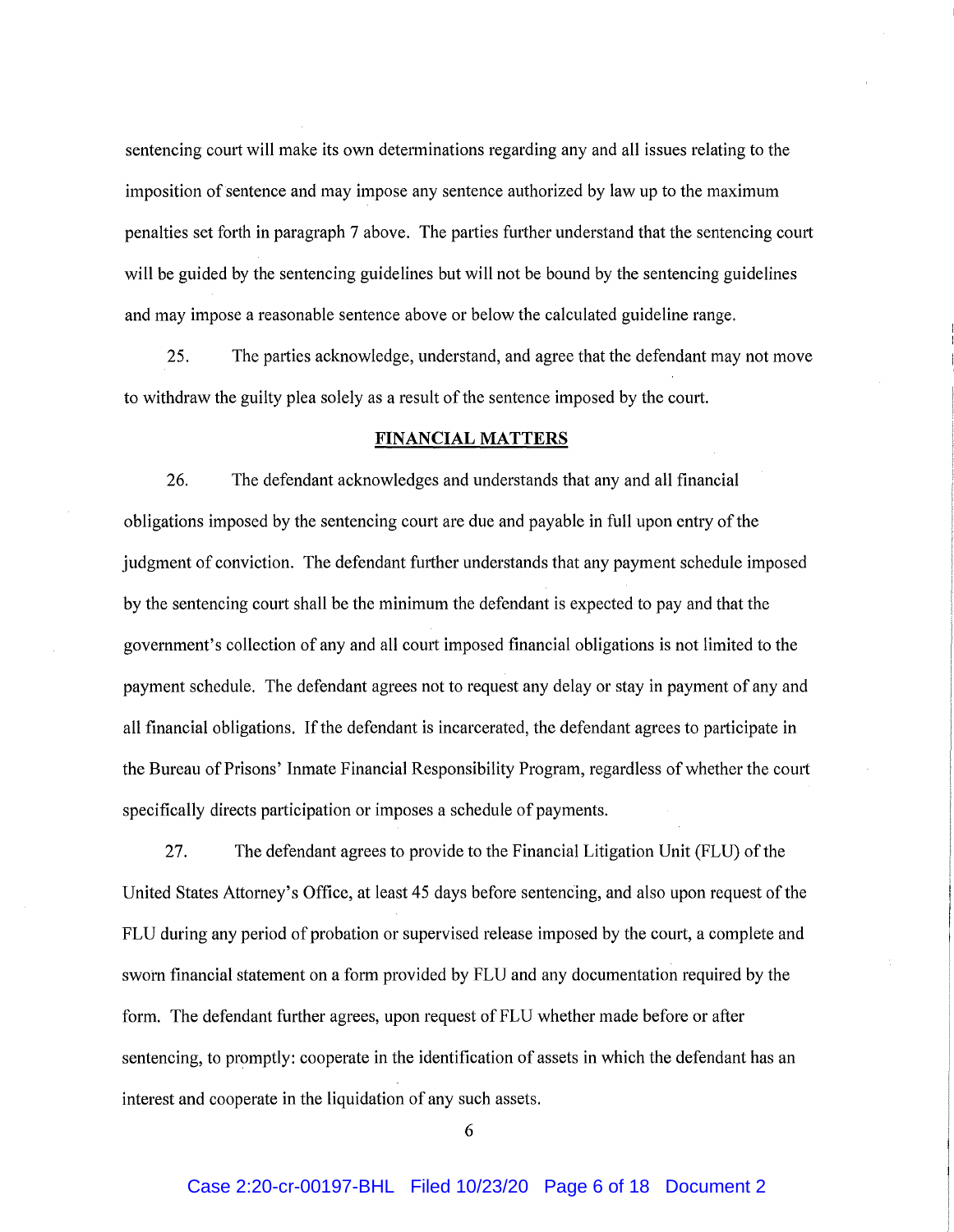### **Special Assessment**

28. The defendant agrees to pay the special assessment in the amount of \$100 prior to or at the time of sentencing.

### **Restitution**

29. The parties acknowledge and understand that the government will recommend to the sentencing court that restitution be ordered and that it be apportioned among conspirators to reflect the level of contribution to the victim's loss and economic circumstances of each conspirator pursuant to Title 18, United States Code, Section 3664(h).

30. The defendant agrees to pay restitution as ordered by the sentencing court. The defendant agrees to cooperate in efforts to collect any restitution obligation. The defendant understands that imposition or payment of restitution will not restrict or preclude the filing of any civil suit or administrative action.

### **DEFENDANT'S COOPERATION**

31. The defendant, by entering into this agreement, further agrees to fully and completely cooperate with the government in its investigation of this and related matters, and to testify truthfully and completely before the grand jury and at any subsequent trials or proceedings, if asked to do so. The government agrees to advise the sentencing judge of the nature and extent of the defendant's cooperation. The parties acknowledge, understand and agree that if the defendant provides substantial assistance to the government in the investigation or prosecution of others, the government, in its discretion, may recommend a downward departure from the applicable sentencing guideline range. The defendant acknowledges and understands that the court will make its own determination regarding the appropriateness and extent to which such cooperation should affect the sentence.

 $\overline{7}$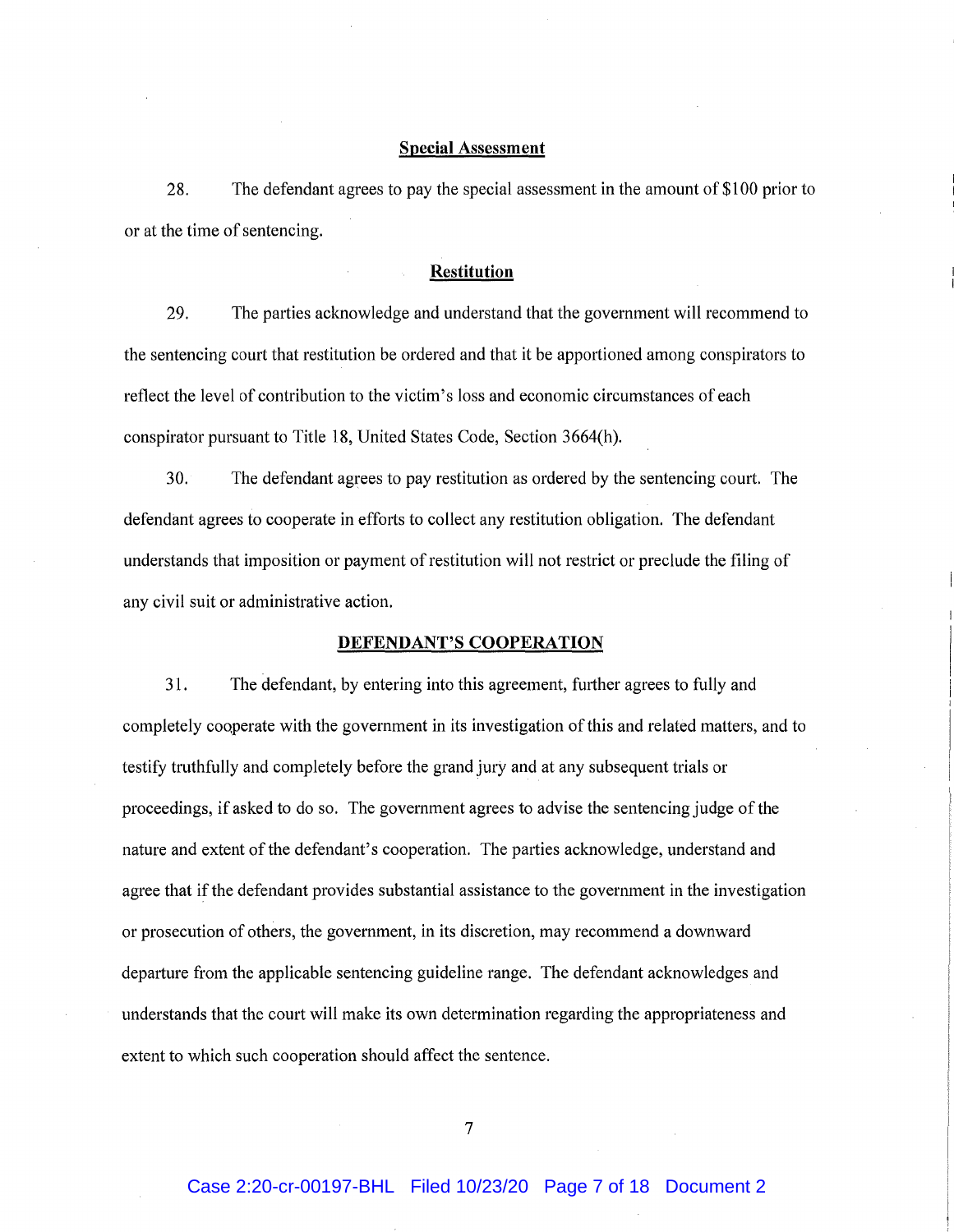# **DEFENDANT'S WAIVER OF RIGHTS**

32. In entering this agreement, the defendant acknowledges and understands that he

surrenders any claims he may have raised in any pretrial motion, as well as certain rights which

include the following:

- a. If the defendant persisted in a plea of not guilty to the charges against him, he would be entitled to a speedy and public trial by a court or jury. The defendant has a right to a jury trial. However, in order that the trial be conducted by the judge sitting without a jury, the defendant, the government and the judge all must agree that the trial be conducted by the judge without a jury.
- b. If the trial is a jury trial, the jury would be composed of twelve citizens selected at random. The defendant and his attorney would have a say in who the jurors would be by removing prospective jurors for cause where actual bias or other disqualification is shown, or without cause by exercising peremptory challenges. The jury would have to agree unanimously before it could return a verdict of guilty. The court would instruct the jury that the defendant is presumed innocent until such time, if ever, as the government establishes guilt by competent evidence to the satisfaction of the jury beyond a reasonable doubt.
- c. If the trial is held by the judge without a jury, the judge would find the facts and determine, after hearing all of the evidence, whether or not he was persuaded of defendant's guilt beyond a reasonable doubt.
- d. At such trial, whether by a judge or a jury, the government would be required to present witnesses and other evidence against the defendant. The defendant would be able to confront witnesses upon whose testimony the government is relying to obtain a conviction and he would have the right to cross-examine those witnesses. In turn the defendant could, but is not obligated to, present witnesses and other evidence on his own behalf. The defendant would be entitled to compulsory process to call witnesses.
- e. At such trial, defendant would have a privilege against self-incrimination so that he could decline to testify and no inference of guilt could be drawn from his refusal to testify. If defendant desired to do so, he could testify on his own behalf.

3 3 . The defendant acknowledges and understands that by pleading guilty he is waiving all the rights set forth above. The defendant further acknowledges the fact that his attorney has explained these rights to him and the consequences of his waiver of these rights.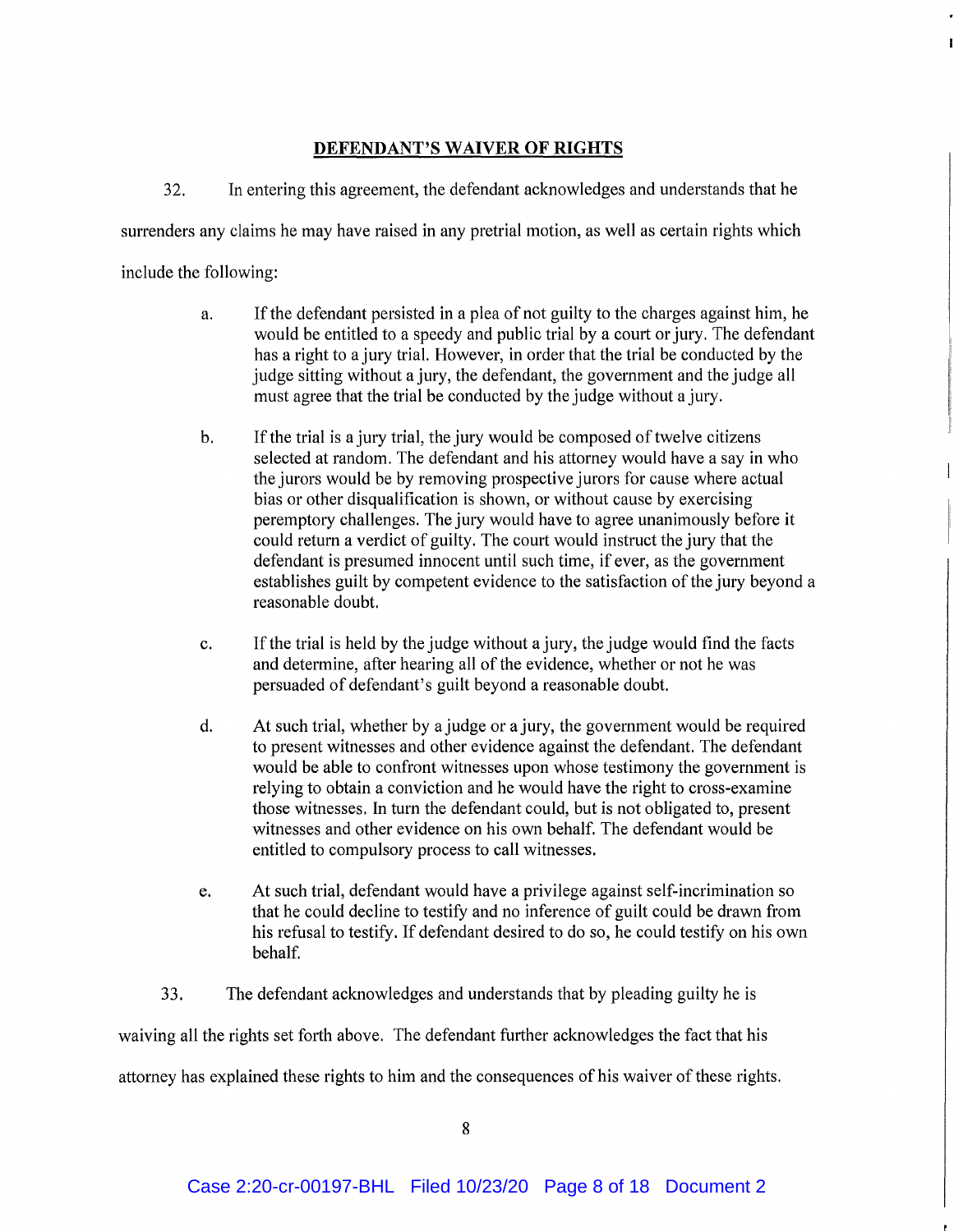The defendant further acknowledges that as a part of the guilty plea hearing, the court may question the defendant under oath, on the record, and in the presence of counsel about the offense to which the defendant intends to plead guilty. The defendant further understands that the defendant's answers may later be used against the defendant in a prosecution for perjury or false statement.

34. The defendant acknowledges and understands that he will be adjudicated guilty of the offense to which he will plead guilty and thereby may be deprived of certain rights, including but not limited to the right to vote, to hold public office, to serve on a jury, to possess firearms, and to be employed by a federally insured financial institution.

35. The defendant knowingly and voluntarily waives all claims he may have based upon the statute of limitations, the Speedy Trial Act, and the speedy trial provisions of the Sixth Amendment. The defendant agrees that any delay between the filing of this agreement and the entry of the defendant's guilty plea pursuant to this agreement constitutes excludable time under the Speedy Trial Act.

36. The defendant knowingly and voluntarily waives any claim or objection he may have based on statute of limitations.

### Further Civil or Administrative Action

37. The defendant acknowledges, understands, and agrees that the defendant has discussed with his attorney and understands that nothing contained in this agreement, including any attachment, is meant to limit the rights and authority of the United States of America or any other state or local government to take further civil, administrative, or regulatory action against the defendant, including but not limited to any listing and debarment proceedings to restrict rights and opportunities of the defendant to contract with or receive assistance, loans, and benefits from United States government agencies.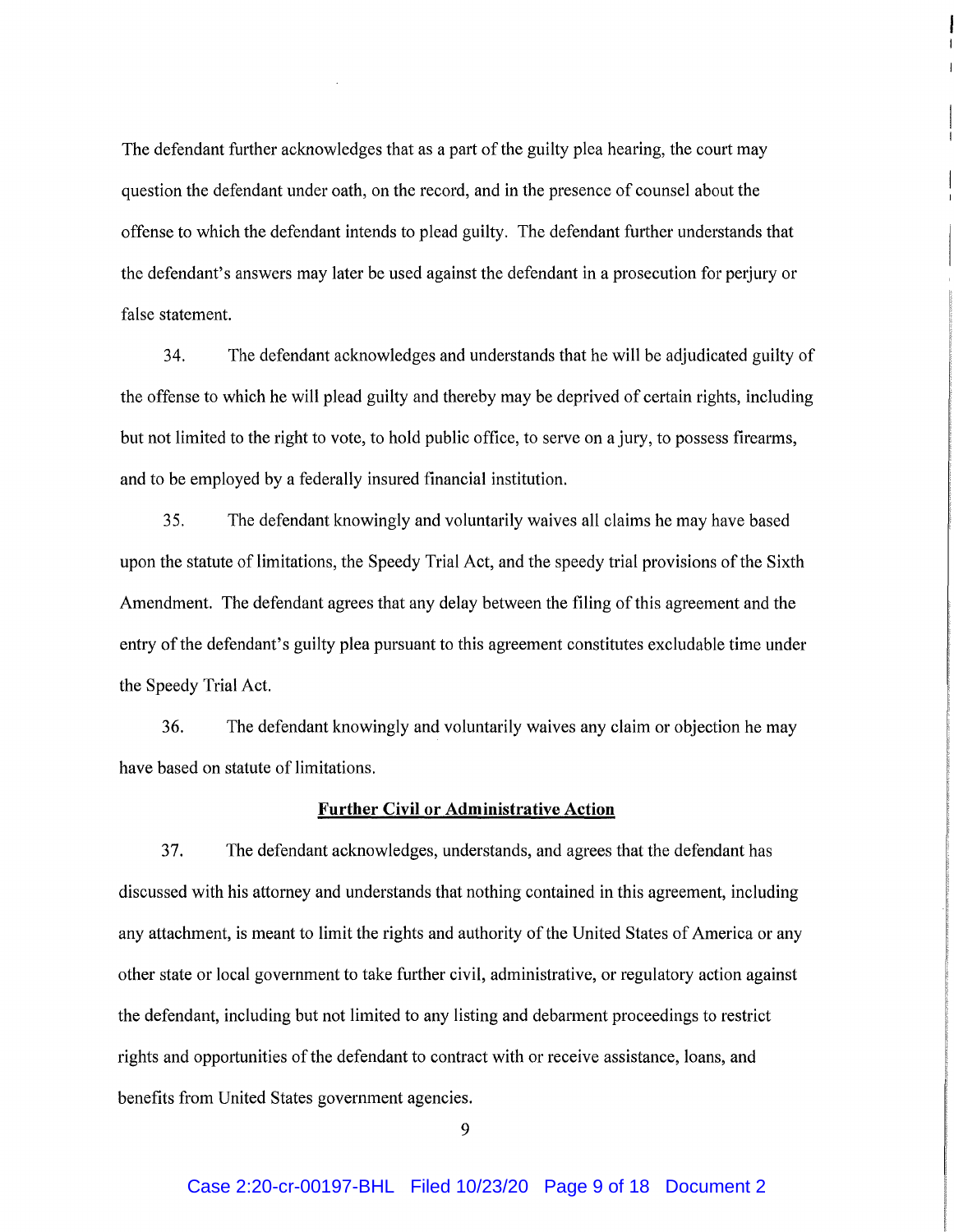### GENERAL MATTERS

38. The parties acknowledge, understand, and agree that this agreement does not require the government to take, or not to take, any particular position in any post-conviction motion or appeal.

39. The parties acknowledge, understand, and agree that this plea agreement will be filed and become part of the public record in this case.

40. The parties acknowledge, understand, and agree that the United States Attorney's office is free to notify any local, state, or federal agency of the defendant's conviction.

41. The defendant understands that pursuant to the Victim and Witness Protection Act, the Justice for Al! Act, and regulations promulgated thereto by the Attorney General of the United States, the victim of a crime may make a statement describing the impact of the offense on the victim and further may make a recommendation regarding the sentence to be imposed. The defendant acknowledges and understands that comments and recommendations by a victim may be different from those of the parties to this agreement.

#### EFFECT OF DEFENDANT'S BREACH OF PLEA AGREEMENT

42. The defendant acknowledges and understands if he violates any term of this agreement at any time, engages in any further criminal activity prior to sentencing, or fails to appear for sentencing, this agreement shall become null and void at the discretion of the government. If this plea agreement is revoked or if the defendant's conviction ultimately is overturned, then the government retains the right to file any and all charges which were not filed because of this agreement. The defendant hereby knowingly and voluntarily waives any defense based on the applicable statute of limitations for any charges filed against the defendant as a result of his breach of this agreement. The defendant understands, however, that the government may elect to proceed with the guilty plea and sentencing. If the defendant and his attorney have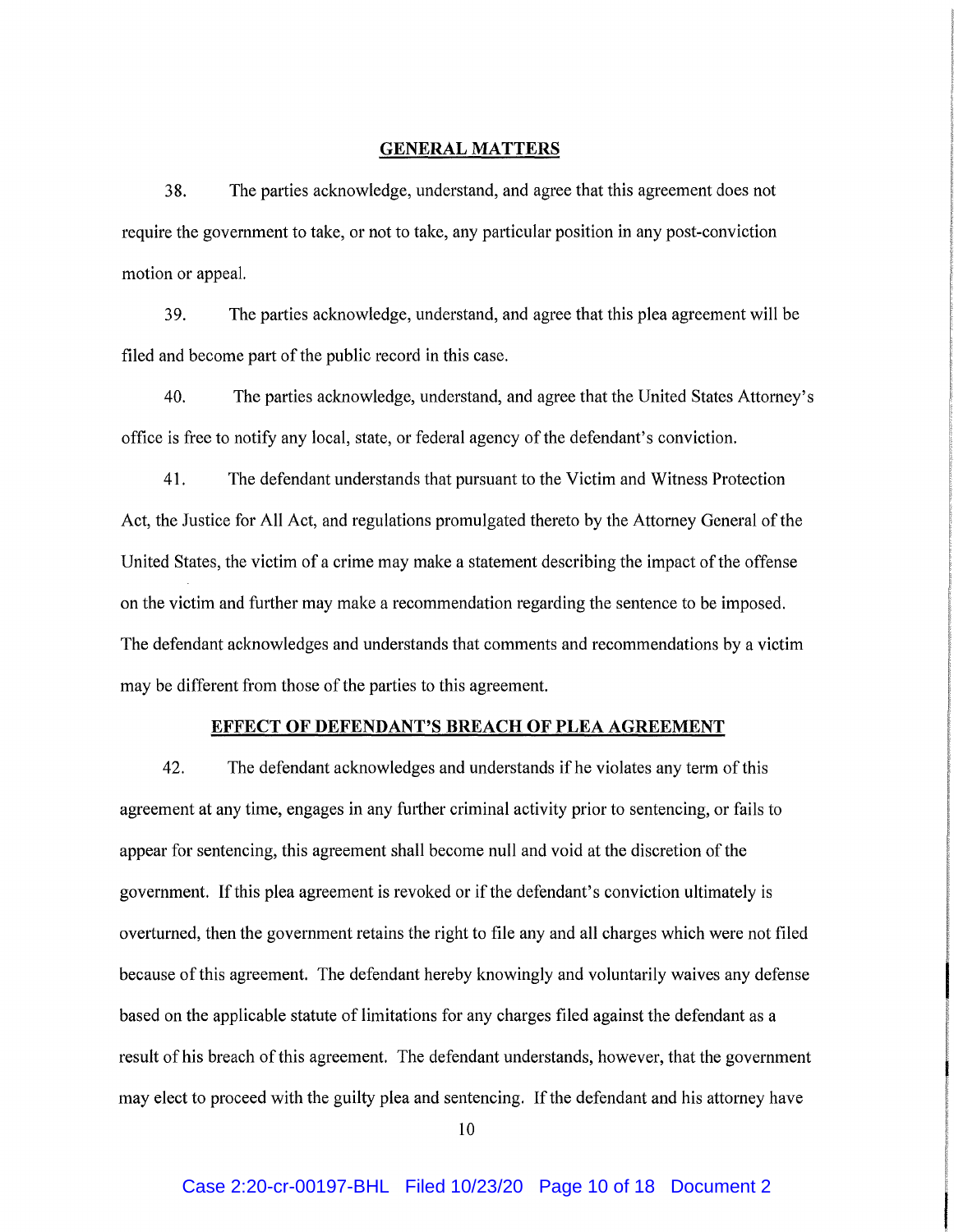signed a proffer letter in connection with this case, then the defendant further acknowledges and understands that he continues to be subject to the terms of the proffer letter.

# **VOLUNTARINESS OF DEFENDANT'S PLEA**

43. The defendant acknowledges, understands, and agrees that he will plead guilty freely and voluntarily because he is in fact guilty. The defendant further acknowledges and agrees that no threats, promises, representations, or other inducements have been made, nor agreements reached, other than those set forth in this agreement, to induce the defendant to plead guilty.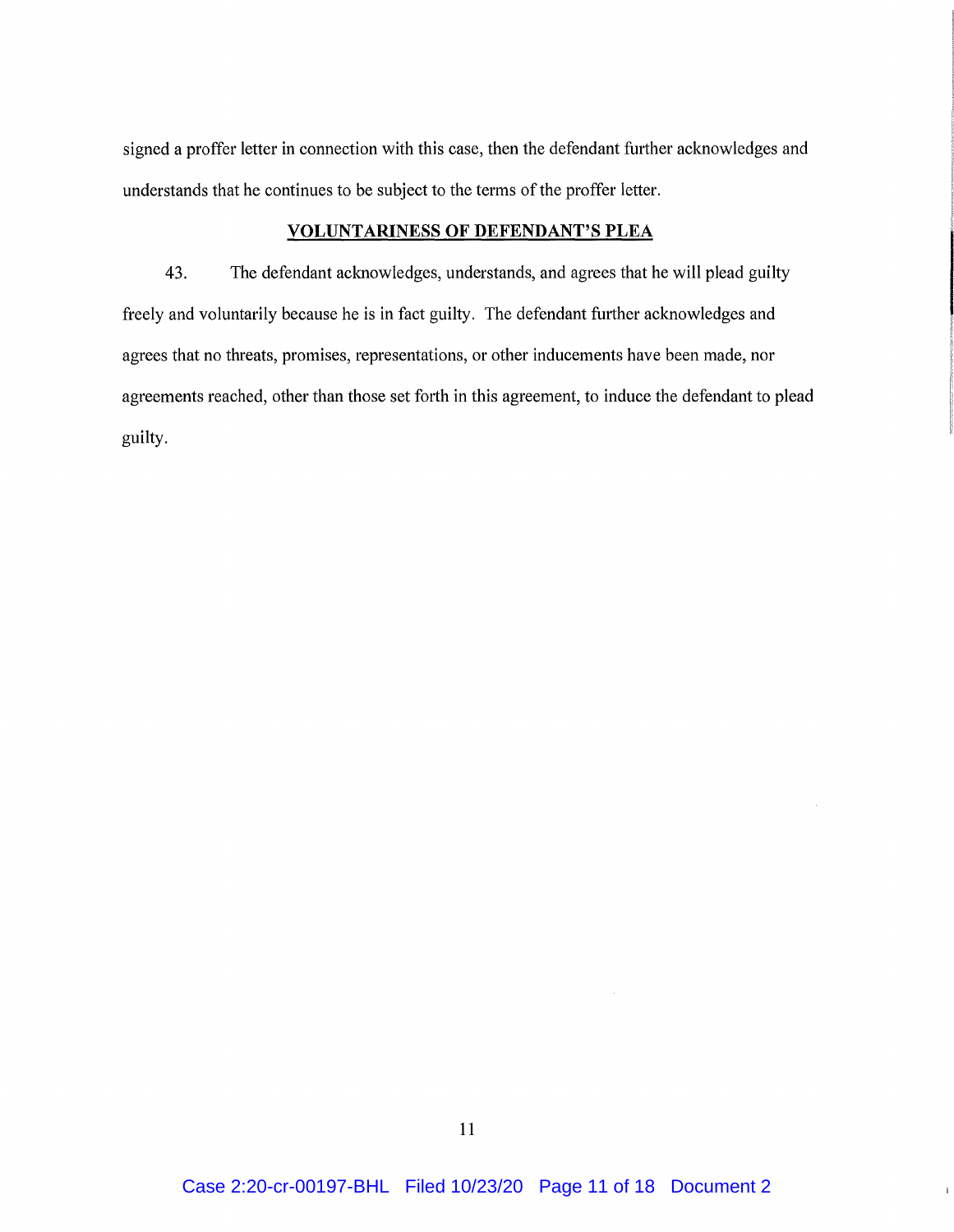# **ACKNOWLEDGMENTS**

I am the defendant. I am entering into this plea agreement freely and voluntarily. I am not now on or under the influence of any drug, medication, alcohol, or other intoxicant or depressant, whether or not prescribed by a physician, which would impair my ability to understand the terms and conditions of this agreement. My attorney has reviewed every part of this agreement with me and has advised me of the implications of the sentencing guidelines. I have discussed all aspects of this case with my attorney and I am satisfied that my attorney has provided effective assistance of counsel.

Date:  $8/11/20$ 

TARONE|LA DALE WOODS Defendan

I am the defendant's attorney. I carefully have reviewed every part of this agreement with the defendant. To my knowledge, my client's decision to enter into this agreement is an informed and voluntary one.

Date: **8/12/20** 

DANIEL ADAMS

Attorney for Defendant

For the United States of America:

Date: -10/22/2020

Laura Connel

LAURA ONNELL LESLIE GARTHWAITE Trial Attorneys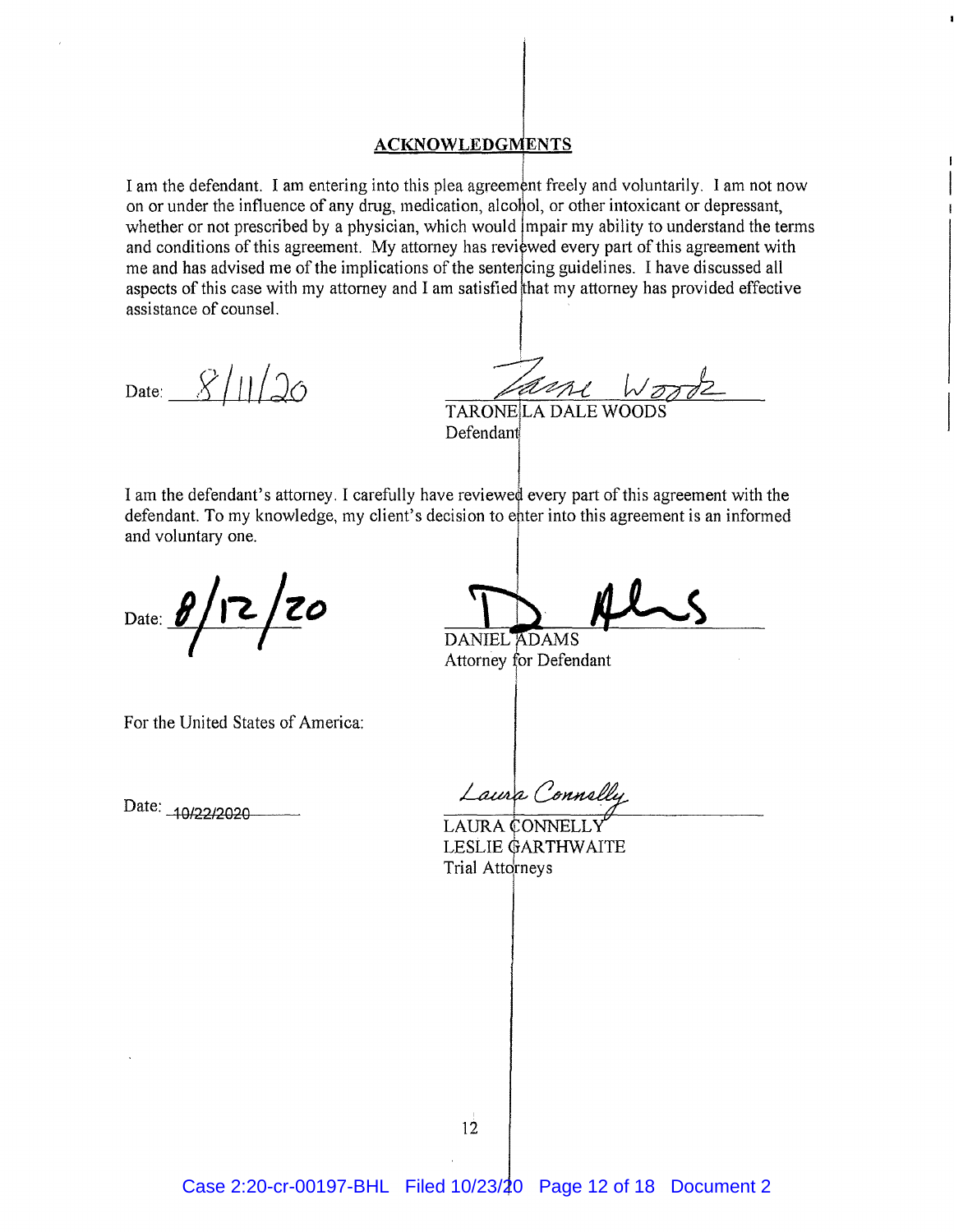### Attachment A

### UNIIED STATES DISTRICT COURT EASTERN DISTRICT OF WISCONSIN

UNITED STATES OF AMERICA,

Plaintiff,

v. Case No.

[18 U.S.C. §1001]

TARONE LA DALE WOODS,

Defendant.

# CRIMINAL INFORMATION

The United States of America charges that:

# Count One False Statements 18 U.S.C. § 1001(a) and 2

1. In or about May 2020, in the Eastern District of Wisconsin and elsewhere, the defendant,

### TARONE LA DALE WOODS ("WOODS"),

did knowingly and willfully make materially false, fictitious, and fraudulent statements and representations in a matter within the jurisdiction of the executive branch of the Government of the United States, namely, the Small Business Administration, those being: on or about May 18, 2020, WOODS signed, initialed, and submitted an SBA Form 2483 Paycheck Protection Program Borrower Application Form knowing the form contained false information regarding his company's eligibility for a Paycheck Program loan, including that:

- a. The company was in operation on February 15, 2020;
- b. The company had 23 employees for whom it paid salaries and payroll taxes; and
- c. The company's average monthly payroll was \$92,000.

# Case 2:20-cr-00197-BHL Filed <sup>1</sup>10/23/20 Page 13 of 18 Document 2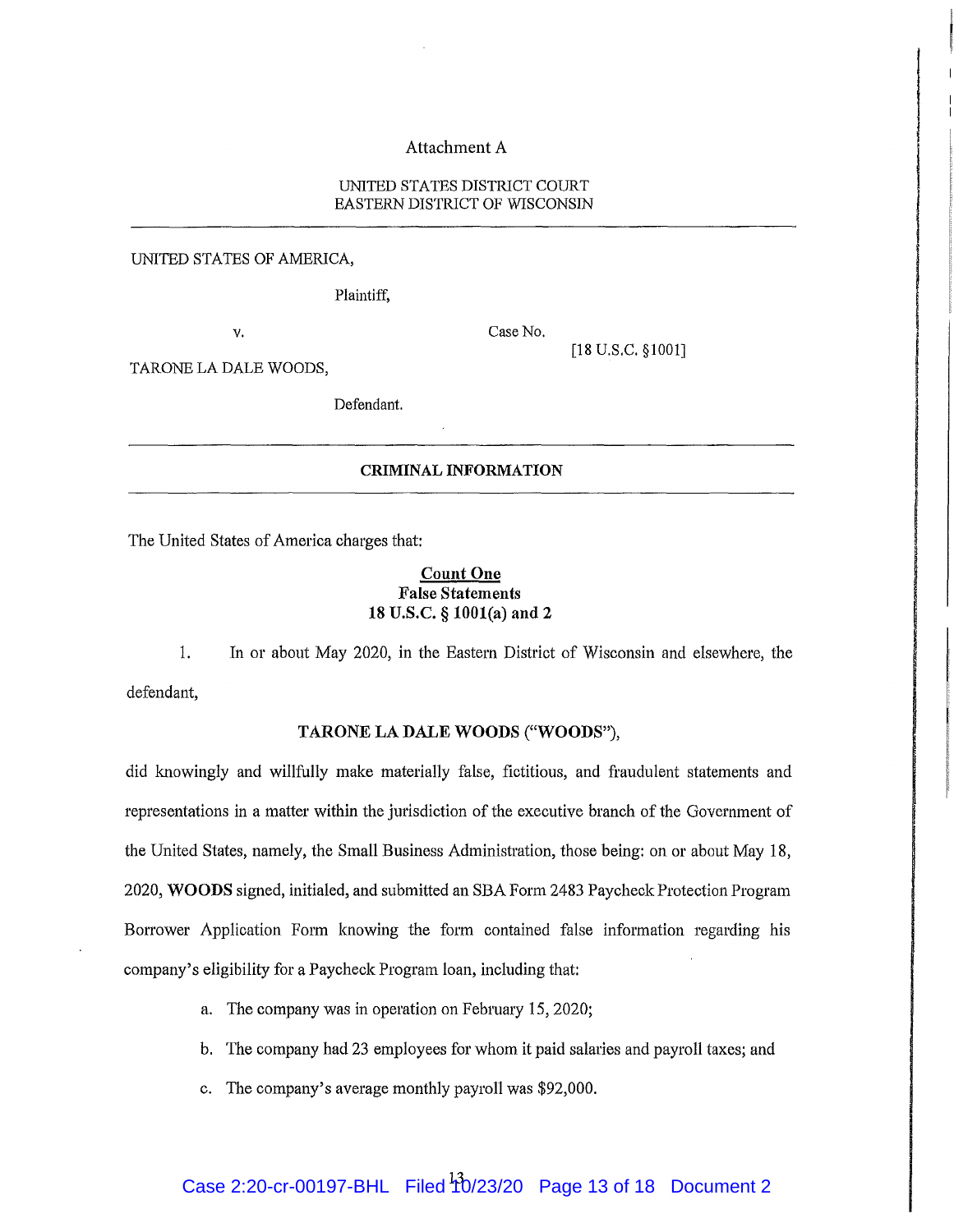All in violation of Title 18 United States Code, Section 1001(a) and 2.

#### FORFEITURE ALLEGATION

2. Pursuant to 18 U.S.C.  $\S 981(a)(1)(D)$  and 28 U.S.C.  $\S 2461(c)$ , upon conviction of an offense in violation of false statements, in violation of 18 U.S.C. § 1001, as alleged in this Information, the defendant shall forfeit to the United States of America all property, real and personal, which constitutes and is derived from proceeds traceable to the scheme to defraud. The property to be forfeited includes, but is not limited to, a money judgment in the amount of the total loss caused by the defendant's criminal conduct, as determined by the Court at sentencing.

- 3. If any of the property described above, as a result of any act or omission of the defendant:
	- a. cannot be located upon the exercise of due diligence;
	- b. has been transferred or sold to, or deposited with, a third party;
	- c. has been placed beyond the jurisdiction of the court;
	- d. has been substantially diminished in value; or has been commingled with other property which cannot be divided without difficulty;

the United States of America shall be entitled to forfeiture of substitute property pursuant to Title 21, United States Code, Section 853(p), as incorporated by Title 28, United States Code, Section 2461(c).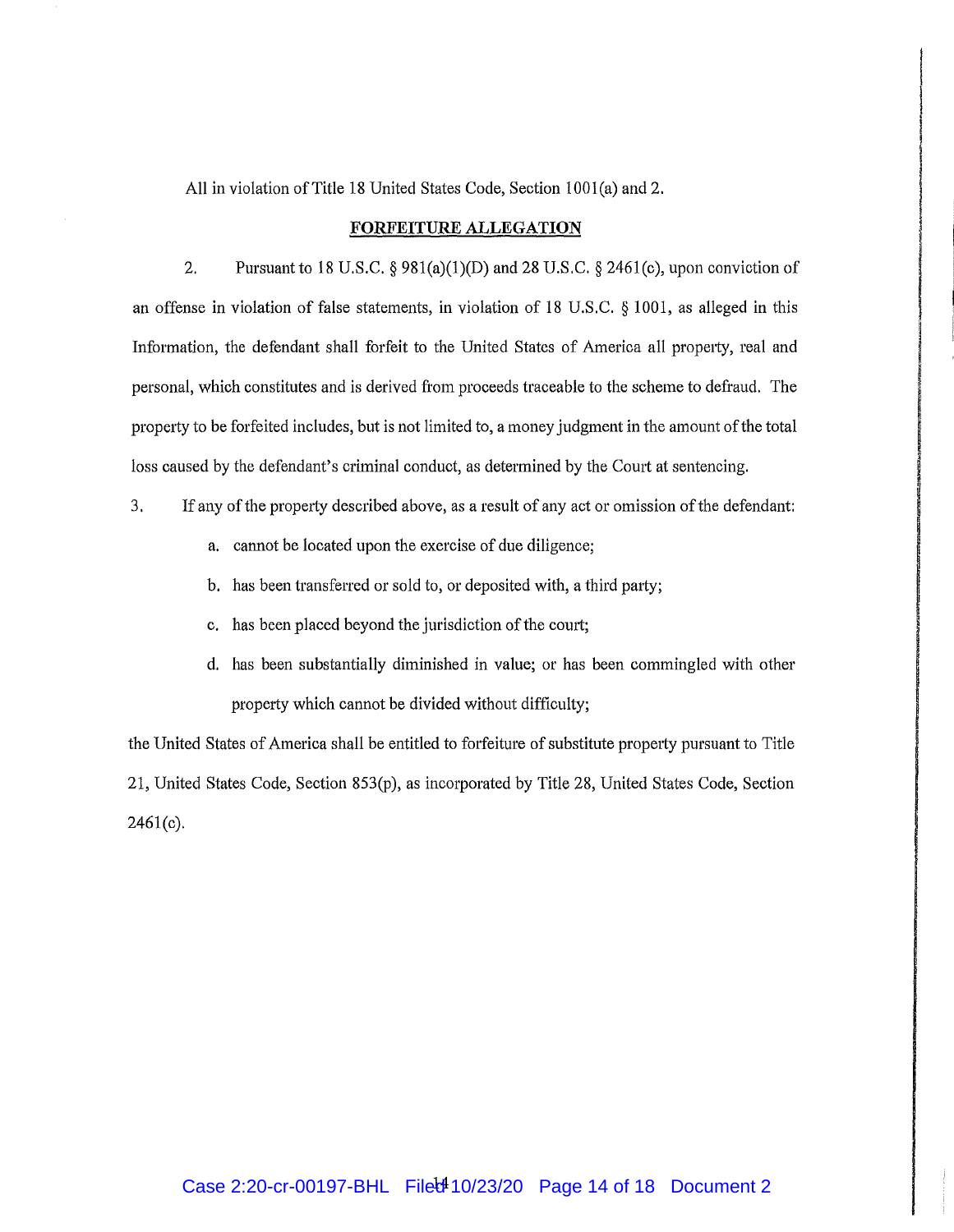Respectfully submitted,

 $\mu$ um/ $\mu$ 

MATTHEW D. KKUEGER United States Attorney

> DANIEL S. KAHN Acting Chief, Fraud Section Criminal Division United States Department of Justice

By:

*\_Is/Laura Connelly*  Laura Connelly Leslie Garthwaite Trial Attorneys, Fraud Section Criminal Division United States Department of Justice 1400 New York Avenue, N.W. Bond Building, Fourth Floor Washington, D.C. 20530 (202) 307-1423 (Connelly) Laura.Connelly@usdoj.gov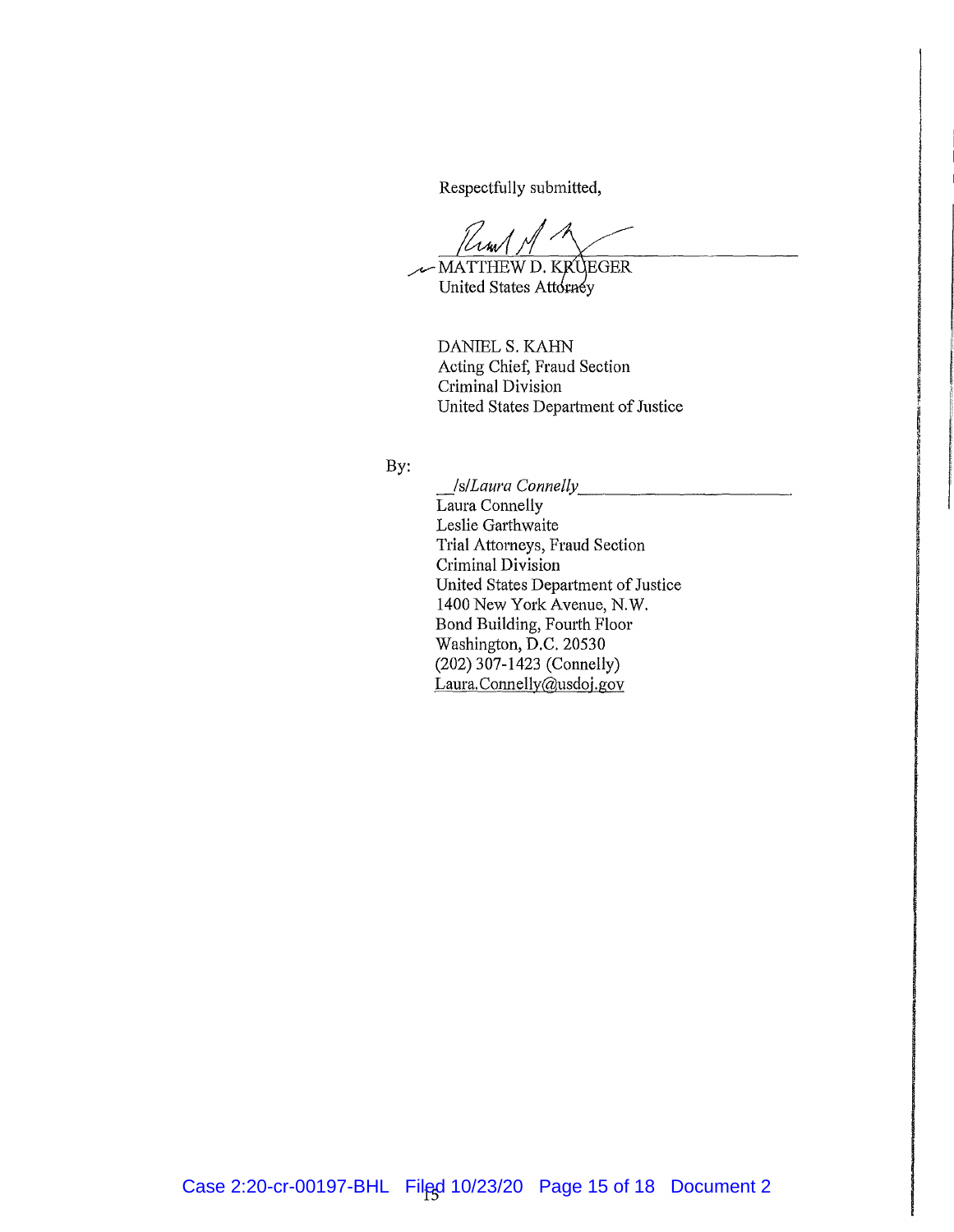# Attachment B

The defendant admits that these facts are true and correct and establish his guilt beyond a reasonable doubt:

# *The Paycheck Protection Program*

1. The Coronavirus Aid, Relief, and Economic Security ("CARES") Act is a federal law enacted in or around March 2020 and designed to provide emergency financial assistance to the millions of Americans who are suffering the economic effects caused by the COVID-19 pandemic. One source of relief provided by the CARES Act was the authorization of up to \$349 billion in forgivable loans to small businesses for job retention and certain other expenses, through a program referred to as the Paycheck Protection Program ("PPP"). In or around April 2020, Congress authorized over \$300 billion in additional PPP funding.

2. In order to obtain a PPP loan, a qualifying business must submit a PPP loan application, which is signed by an authorized representative of the business. The PPP loan application requires the business (through its authorized representative) to acknowledge the program rules and make certain affirmative certifications, including that the business was in operation on February 15, 2020, in order to be eligible to obtain the PPP loan. In the PPP loan application, the small business (through its authorized representative) must state, among other things, its: (a) average monthly payroll expenses; and (b) number of employees. These figures are used to calculate the amount of money the small business is eligible to receive under the PPP. In addition, businesses applying for a PPP loan must provide documentation showing their payroll expenses.

3. A PPP loan application must be processed by a participating financial institution (the lender). If a PPP loan application is approved, the participating financial institution funds the PPP loan using its own monies, which are 100% guaranteed by Small Business Administration (SBA). Data from the application, including information about the borrower, the total amount of the loan, and the listed number of employees, is transmitted by the lender to the SBA in the course of processing the loan.

4. PPP loan proceeds must be used by the business on certain permissible expenses payroll costs, interest on mortgages, rent, and utilities. The PPP allows the interest and principal on the PPP loan to be entirely forgiven if the business spends the loan proceeds on these expense items within a designated period of time after receiving the proceeds and uses a certain amount of the PPP loan proceeds on payroll expenses.

5. The PPP is overseen by the SBA, which is headquartered at 409 3rd Street SW, Washington, D.C. 20416, and has authority over all loans. Individual PPP loans, however, are issued by private approved lenders (most commonly, banks and credit unions), which receive and process PPP applications and supporting documentation, and then make loans using the lenders' own funds.

6. Bank 1 is an SBA-approved lender headquartered in Green Bay, Wisconsin.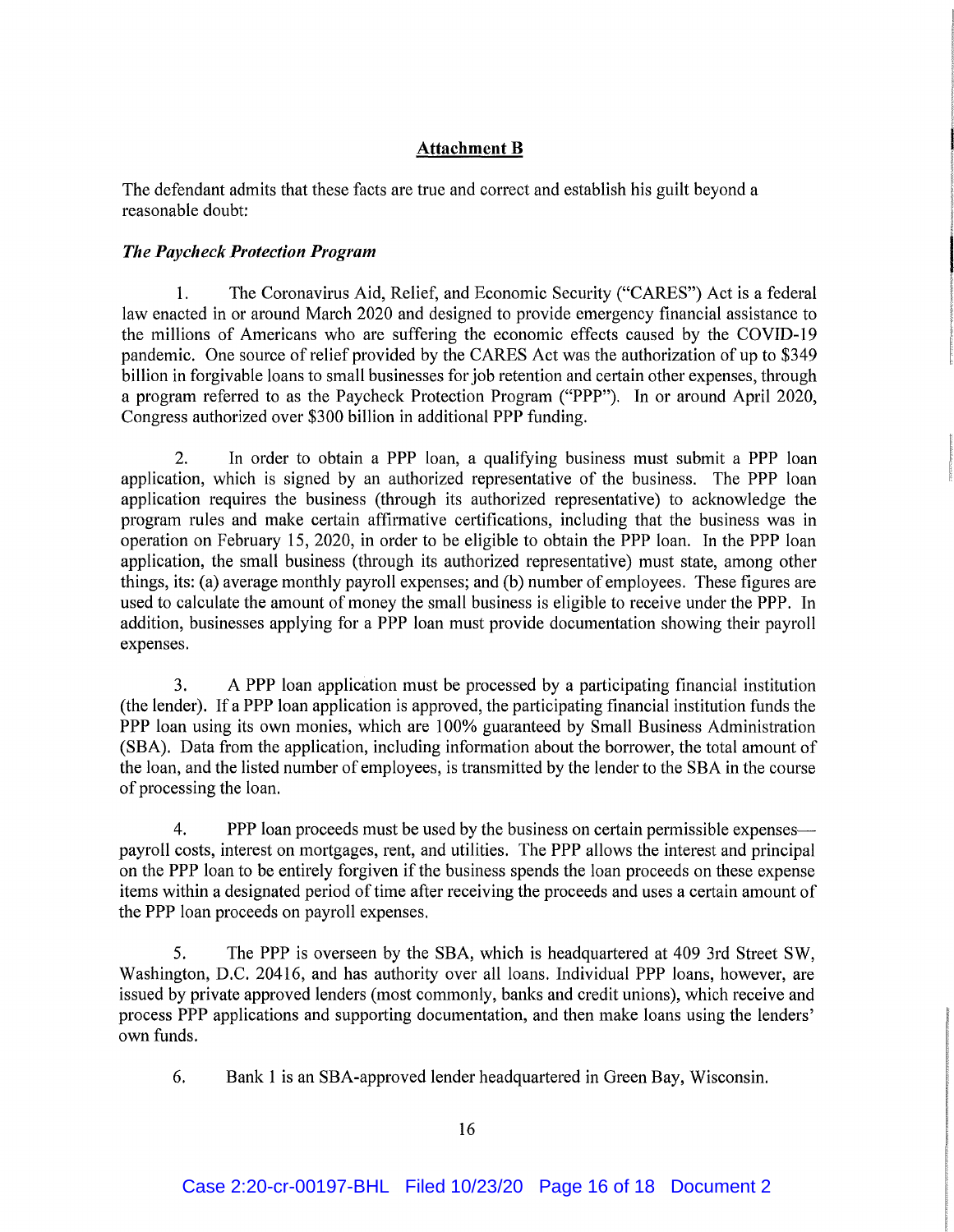# *The Co-Conspirators*

7. The defendant was a citizen of the United States and resident of Wisconsin.

8. The defendant was the owner and registered agent of Comfort Care Transit LLC ("Comfort Care"), located in Milwaukee, Wisconsin. Comfort Care's Employer Identification Number issued by the U.S. Internal Revenue Service ended in 4897. Comfort Care was registered as a limited liability company in Wisconsin since on or about May 19, 2014 but was administratively dissolved on or about June 13, 2017. Comfort Care has not been in operation since 2015 and was not in operation on February 15, 2020.

9. The defendant aided Co-Conspirator 1 (CC-1) in submitting a fraudulent application for a PPP loan for Comfort Care.

10. On or about May 10, 2020, at CC-1's direction, the defendant mailed \$275 to the Wisconsin Department of Financial Institutions to restore Comfort Care to good standing. Comfort Care was restored to good standing on or about May 12, 2020.

11. On or about May 13, 2020, at CC-1's direction, the defendant opened a business checking account for Comfort Care at Bank 1. The defendant was the sole authorized signatory on the account.

# *The Fraudulent PPP Loan Application*

12. On or about May 18, 2020, CC-1 provided the defendant with a PPP loan application package for Comfort Care to submit to Bank 1, requesting a \$230,000 PPP loan for Comfort Care. Included with the loan application package were (1) an SBA Form 2483 PPP Borrower Application Form; and (2) five IRS Forms 941 (Employer's Quarterly Federal Tax Returns) purportedly reflecting Comfort Care's payroll data from January 2019 to March 2020. The Comfort Care PPP application submitted to Associated Bank stated that Comfort Care's average monthly payroll was \$92,000 and that the company had 23 employees.

13. On or about May 18, 2020, at CC-1's direction, the defendant signed the SBA Form 2483 and submitted the loan application package for approval at the Bank 1 branch located in Bayshore, Wisconsin.

14. On the SBA Form 2483, the defendant falsely certified that Comfort Care was "in operation on February 15, 2020 and had employees for whom it paid salaries and payroll taxes or paid independent contractors as reported on Form(s) 1099-MISC." The defendant further falsely certified that the PPP loan funds would be "used to retain workers and maintain payroll or make mortgage interest payments, lease payments, and utility payments, as specified under the Paycheck Protection Program Rule." The defendant also acknowledged that failure to use the PPP funds in accordance with the requirements of the PPP program, and making false statements in support of the loan application, could result in criminal penalties.

15. The IRS Forms 941 that were included with the PPP loan application falsely represented, among other things, that Comfort Care had 23 employees. The purported Form 941